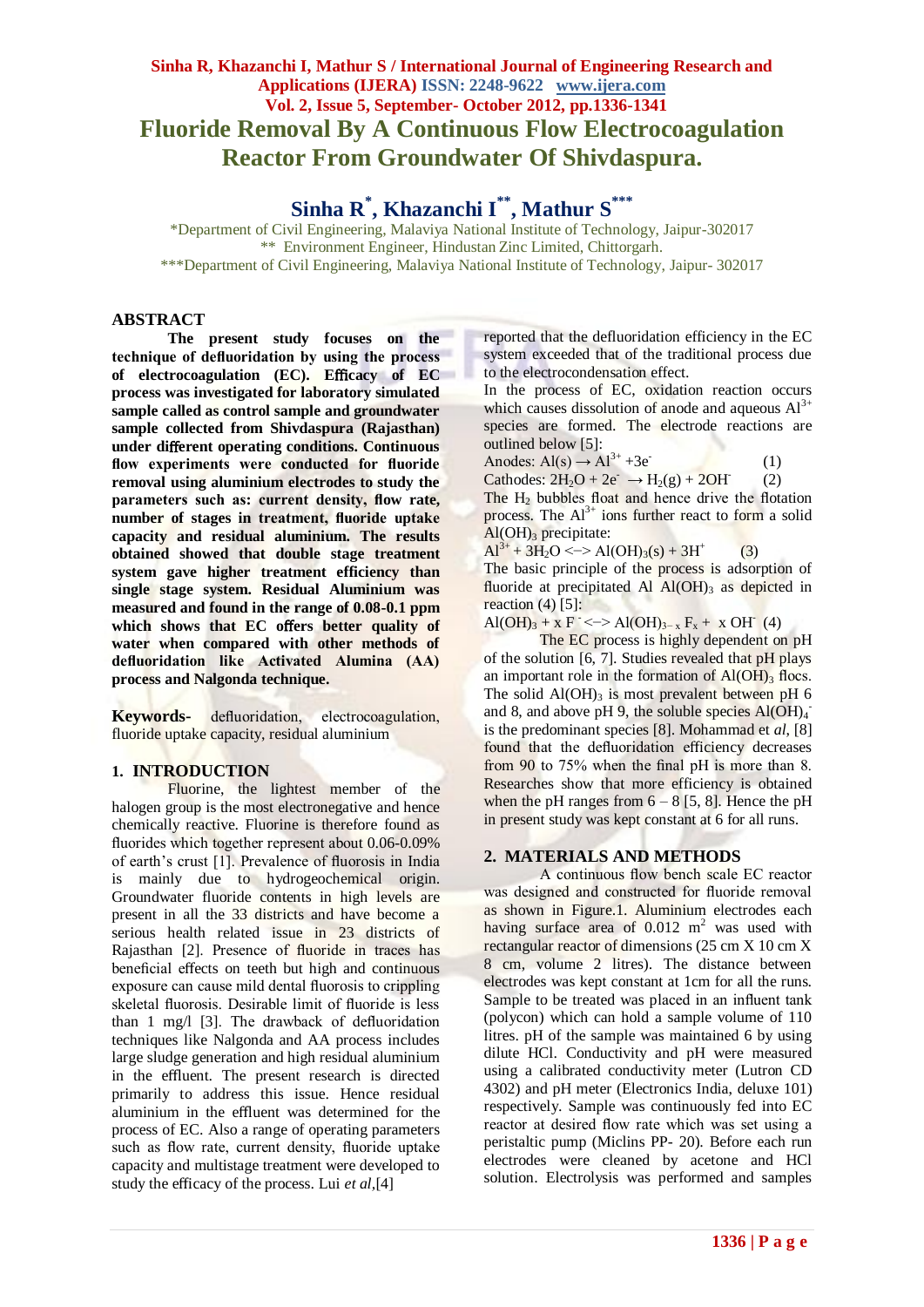were collected from the outlet of reactor 30 minutes after the pseudo steady state has been achieved. Pseudo steady state was characterized by almost constant fluoride content of effluent. These samples were immediately filtered with Whatman No. 1 filter paper and the fluoride content was measured using fluoride ion meter (Thermo scientific Orion 5-star meter, 9609BNWP fluoride electrode). Digital power display (Testronix, 230 V DC regulated power supply) was used to maintain current. The sacrificial weight of electrode was calculated by measuring its weight before and after the process. The samples for estimating aluminium concentration were collected after pseudo steady state, from desired sets and then filtered with 0.45 µm filter paper. Aluminium concentration in the filtered samples was analyzed by Atomic Adsorption spectrophotometer of PG Instruments (model no. PG990) having graphite furnace at a wavelength of 309.3 nm. All the experiments were conducted at room temperature with water temperature varying in a close range of  $25-27^{\circ}$ C.

For the present study, two samples were used viz laboratory simulated (control) sample and the groundwater sample. Control sample was prepared by mixing sodium fluoride in distilled water. Sodium chloride (2mM) was added to the aqueous solution to increase the conductivity. Ground water sample with fluoride content of 11.6 mg/l was collected from village Shivdaspura near Jaipur (Rajasthan) (Location: 26°42´26.6"N/ 75°53´45.3"E with elevation of 330 m). Poor efficiency of EC process was observed when study was conducted on this sample probably due to high TDS (Total dissolved Solids). So samples were diluted with distilled water. In the present study results of diluted groundwater sample were taken into consideration. The chemical parameters of control, groundwater and diluted groundwater samples are mentioned in Table 1.

Table1. Description of water quality of samples

| <i><b>Chemical</b></i><br><i>parameters</i> | <b>Control</b><br><b>Sample</b> | <b>Groundwater</b><br>sample | <b>Diluted</b><br><b>Groundwater</b><br><b>Sample</b> |
|---------------------------------------------|---------------------------------|------------------------------|-------------------------------------------------------|
| Alkalinity(total), mg/l                     | 10                              | 840                          | 394                                                   |
| dissolved<br>Total                          | 48                              | 2230                         | 1120                                                  |
| solids, mg/l                                |                                 |                              |                                                       |
| Conductivity, mS/cm                         | 0.50                            | 2.76                         | 1.90                                                  |
| pH                                          | 6.07                            | 8.4                          | 8.35                                                  |
| Fluoride, mg/l                              | 6                               | 11.6                         | 6.2                                                   |



**Figure. 1:** Experimental setup of continuous EC cell (**1**: Influent tank; **2**: peristaltic pump; **3**: inlet of the first compartment; **4**: electrodes; **5**: DC power supply; **6**: treated effluent outlet)

## **3. RESULTS AND DISCUSSIONS**

#### **3.1 Effect of current density on defluoridation efficiency**

Current density directly affects coagulant dosage and bubble generation rate, as well as the mixing intensity and mass transfer near electrodes [9], so increasing current density would accelerate the liberation rate of  $Al^{3+}$  and OH<sup>-</sup> ions [10]. The effect of current density on defluoridation efficiency in continuous treatment mode was studied at two flow rates (200 ml/min and 150 ml/min). For control sample at the flow rate of 200 ml/min, defluoridation efficiency increases from 42% to 60% when current density increases from  $12.5A/m^2$  to  $25A/m^2$ . Further increment in removal efficiency to 62% was observed at  $37.5$ A/m<sup>2</sup> as shown in Figure 2(a). Similar trends were observed for a flow rate of 150 ml/min as depicted in Figure 2(c). But there was no significant improvement in defluoridation efficiency when current density increases from 25A/m<sup>2</sup> to 37.5A/m<sup>2</sup> . Also for a flow rate of 200 ml/min, the defluoridation efficiency of groundwater sample increases from  $24\%$  at 12.5 A/m<sup>2</sup> to 57% at 25 A/m<sup>2</sup>. But only 0.7% improvement in defluoridation efficiency was observed when current density was increased from  $25$  to  $37.5A/m^2$ , as shown in Figure 2(b). Results for 150 ml/min flow rate with groundwater sample are shown in Figure 2(d). It was observed that if current density was increased beyond  $25$  A/m<sup>2</sup> there is no considerable increase in defluoridation efficiency. So it is advisable not to exceed the limit of current density beyond 25A/m<sup>2</sup>. This also avoids excess energy consumption.

This effect is possibly due to the reason that at lower current density, coagulant (aluminium) dosage also decreases thereby decreasing the effciency of the treatment process. When current density increases, ion production on electrodes also increases. This leads to production of  $AI(OH)$ <sub>3</sub> flocs in the solution and hence effciency of the EC process is improved. But after a certain extent increase in current density leads to increase in pH of the solution as more OH<sup>-</sup> enter into the solution. This increase in pH results in lowering the effciency of the treatment process.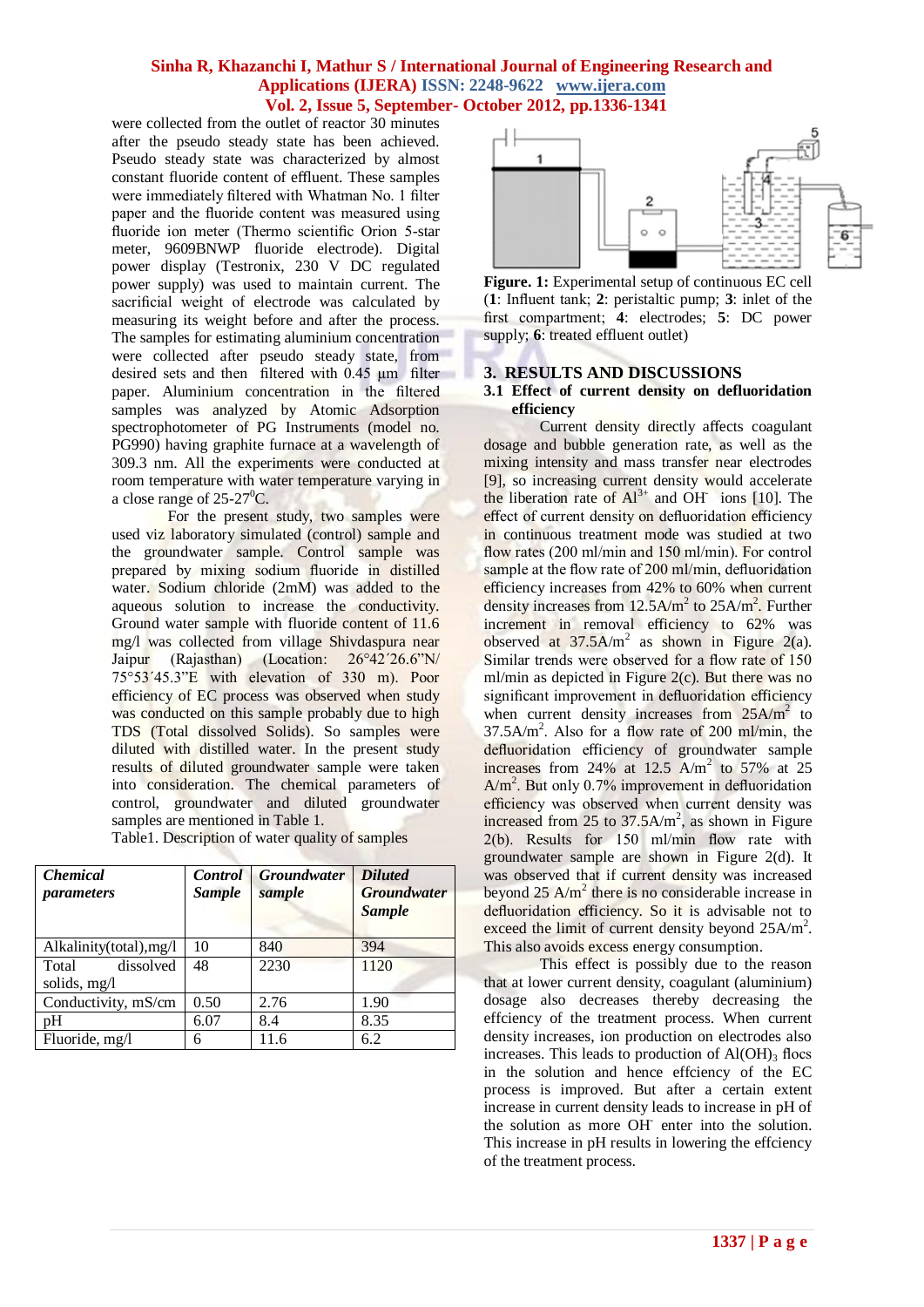

Figure. 2: (a) Effect of current density on control sample at 200 ml/min. **(b)** Effect of current density on groundwater sample at 200 ml/min. **(c)** Effect of current density on control sample at 150 ml/min. **(d)**  Effect of current density on groundwater sample at 150 ml/min.

#### **3.2 Effect of flow rate on Defluoridation efficiency**

Flow rate has an inverse relation with defluoridation effciency. With the decrease in flow rate the defluoridation effciency increases because the reaction time is increased in the EC reactor and fluoride gets more time to adsorb to the flocs. The effect of flow rate on defluoridation effciency was studied at three current densities (12.5, 25 and  $37.5A/m<sup>2</sup>$  at varying flow rates of 150 ml/min and 200 ml/min. For control sample at  $12.5A/m^2$ , the defluoridation effciency increases from 43% to 57% when flow rate was decreased from 200 ml/min to 150 ml/min as shown in Figure 3(a). As seen in Figure 3(b), at  $25A/m^2$  the defluoridation effciency increases from 59% to 62% when flow rate was decreased from 200 ml/min to 150 ml/min. Similarly at  $37.5$  A/m<sup>2</sup> defluoridation efficiency increases from 61% at 200 ml/min to 65% at 150 ml/min as shown in Figure 3(c). Results of groundwater sample are shown in Figure 4 for current density 12.5 A/m<sup>2</sup>, 25 A/m<sup>2</sup> and 37.5 A/m<sup>2</sup>.



**Figure. 3:** Effect of flow rate on control sample **(a)** At  $12.5$ A/m<sup>2</sup>. (b) At  $25$ A/m<sup>2</sup>. (c) At  $37.5$ A/m<sup>2</sup>.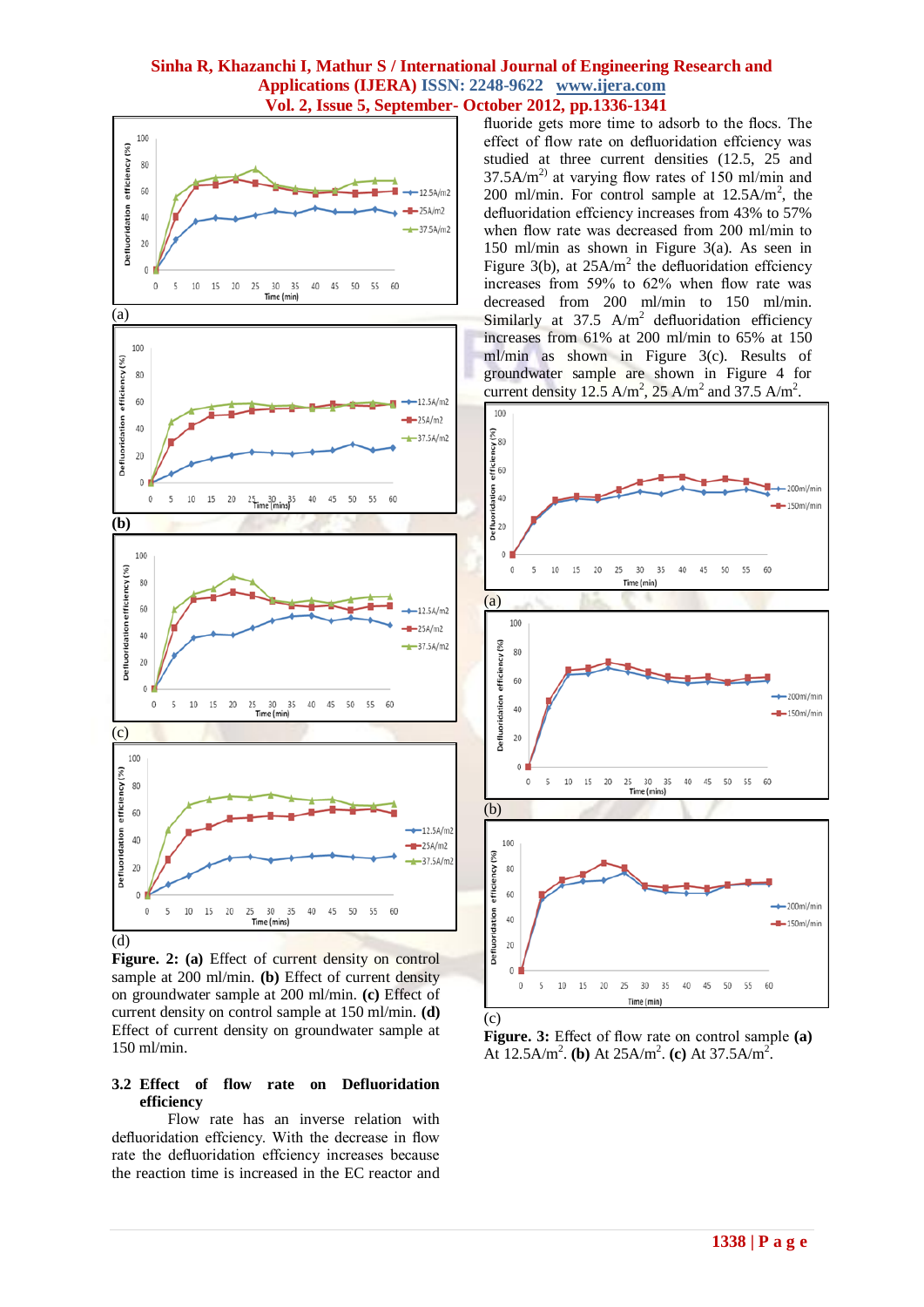

**Fig. 4:** Effect of flow rate on groundwater sample (a) At  $12.5$ A/m<sup>2</sup>. (b) At  $25$ A/m<sup>2</sup>. (c) At  $37.5$ A/m<sup>2</sup>.

#### **3.3 Double Stage treatment process**

Two rectangular reactors of same size in series along with two pairs of aluminium electrodes of same size and properties were used in continuous flow mode, to study the effect of double stage treatment on defluoridation efficiency. Electrodes were connected in series to complete the electric circuit. Experiments were run using groundwater samples of initial fluoride concentration 6.2 mg/l. The effect of double stage treatment on defluoridation efficiency was studied by varying flow rate (150 ml/min and 200 ml/min) and current density  $(5.8, 12.5 \text{ and } 17.3 \text{A/m}^2)$ . Same current was applied as that of single stage but difference in current density is due to increase in number of electrodes. Results are shown in Figure 5 and Figure 6. Instead of increasing, the defluoridation efficiency decreases slightly for both the flow rates at current density of  $37.5A/m^2$ . This is because at higher current density, a rapid increase in the pH of the sample was observed which limits further improvement in the efficiency. Comparing Figure

5(a) and 2(b) for current density 12.5  $A/m<sup>2</sup>$  and flow rate of 200 ml/min, a considerable improvement in defluoridation efficiency by 52% was observed using double stage over single stage treatment. Similarly at 25  $A/m^2$  defluoridation efficiency increases from 57% (single stage) to 90% (double stage) and at  $37.5$  A/m<sup>2</sup> it increases from 58% (single stage) to 89 % (double stage). Results for the effect of flow rate also indicate an increase in defluoridation efficiency when multi stage treatment was used. Referring Figure 6 and Figure 4 at 150 ml/min, an increment of 60% was observed for 12.5A/m<sup>2</sup>, 36% for 25 A/m<sup>2</sup> and 25% for 37.5 A/m<sup>2</sup> when double stage was used over single stage. Similar trends were observed for 200 ml/min flow rate.



**Figure. 5:** Effect of current density in double stage treatment **(a)** At flow rate of 200 ml/min. **(b)** At flow rate of 150 ml/min.

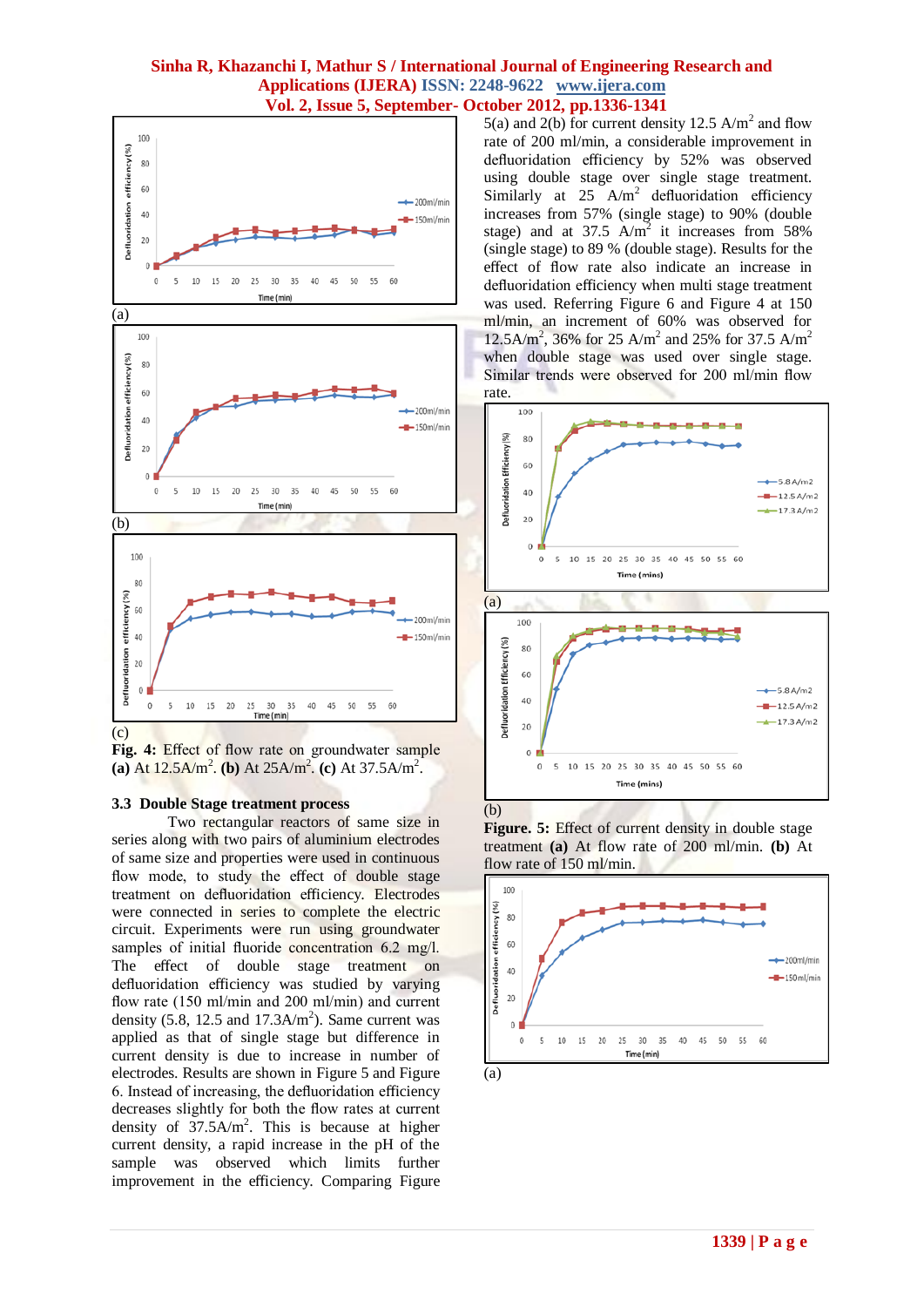

Figure. 6: Effect of flow rate in double stage treatment (a) At current density of 5.8A/m<sup>2</sup>. (b) At current density of 12.5A/m<sup>2</sup>. (c) At current density of  $17.3$ A/m<sup>2</sup>.

#### **3.4 Fluoride Uptake Capacity per unit anode sacrificed**

Total fluoride uptake capacity per unit aluminium consumed was calculated for all set of experiments with both control as well as groundwater samples and results are listed in Table 2 and Table 3 respectively. Aluminium consumed refers to the anode consumption during the run. Researchers [11, 12] have reported the defluoridation capacity of AA to be between 3 mg  $F/g$  in alkaline water and 20 mg  $F/g$  in acidic water. At pH 7, the defluoridation capacity was found to be 5.6 mgF/g. In Nalgonda technique, coagulant dose required is very high about 150 mg alum along with 7 mg lime/mg F as reported by researchers [12]. In EC process, it was found that there was an effcient use of aluminium and high FUC (214-410.37 mg F/g Al) was observed that may result in low residual aluminium in treated water.

**Table 2:** Fluoride uptake capacity per unit aluminium consumed in control sample.

|        |            |        | -- r - |            |
|--------|------------|--------|--------|------------|
| Flow   | Current    | Fluori | Al     | <b>FUC</b> |
| rate   | Density(A  | de     | Consu  | (mg/gAl)   |
| (ml/m) | $\rm /m^2$ | Remo   | med(m  |            |
| in)    |            | ved    | g)     |            |
|        |            | (mg)   |        |            |
| 200    | 12.5       | 30.45  | 0.064  | 475.78     |
| 200    | 25         | 43.72  | 0.117  | 373.68     |
| 200    | 37.5       | 47.59  | 0.180  | 264.39     |
| 150    | 12.5       | 27.50  | 0.067  | 410.37     |
| 150    | 25         | 35.85  | 0.117  | 306.41     |
| 150    | 37.5       | 39.38  | 0.184  | 214.46     |

**Table 3:**Fluoride uptake capacity per unit aluminium consumed in groundwater sample.

| alumnum consumcu in groundwatch sample. |              |        |       |            |
|-----------------------------------------|--------------|--------|-------|------------|
| Flow                                    | Current      | Fluori | Al    | <b>FUC</b> |
| rate                                    | Density(A    | de     | Consu | (mg/gAl)   |
| (ml/m)                                  | $\rm /m^2$ ) | Remo   | med(m |            |
| $\sin)$                                 |              | ved    | g)    |            |
|                                         |              | (mg)   |       |            |
| 200                                     | 12.5         | 15.64  | 0.062 | 252.26     |
| 200                                     | 25           | 38.10  | 0.125 | 304.80     |
| 200                                     | 37.5         | 40.80  | 0.175 | 233.14     |
| 150                                     | 12.5         | 13.94  | 0.057 | 244.56     |
| 150                                     | 25           | 31.31  | 0.121 | 258.72     |
| 150                                     | 37.5         | 37.86  | 0.171 | 221.40     |

## **3.5 Residual Al in the effluent**

Samples collected after achieving pseudo steady state were analyzed for residual aluminium. The results are listed in the Table 4 and it can be observed that the concentration of aluminium in all the samples is not higher than the permissible value of 0.2 mg/l [3]. The reported residual Aluminium concentration in AA process and Nalgonda technique is  $0.16 - 0.45$  ppm and  $2.01 - 6.86$  ppm respectively, which is a major drawback of these techniques [13]. This can be overcome in EC process by efficient use of aluminium under ideal operational parameters.

**Table 4:** Residual Al in effluent (initial  $F = 6$  mg/l, influent pH=6, flow rate =  $200$  ml/min)

| Sample | Current            | <b>Residual Al</b> |
|--------|--------------------|--------------------|
|        | density( $A/m^2$ ) |                    |
|        | 12.5               | 0.083              |
|        | 25                 | 0.058              |
|        | 37.5               | 0.145              |

### **4. CONCLUSIONS**

Continuous flow experiments were designed to investigate the effects of different parameters including current density, flow rate, FUC, and double stage treatment on defluoridation efficiency by using electrocoagulation. In continuous flow reactor, optimum results for defluoridation of control samples were determined at current density of  $25 \text{ A/m}^2$  and flow rate of 150 ml/min. Results of groundwater sample followed the similar trend. FUC/g of Al used at 25  $A/m<sup>2</sup>$  was higher when compared with FUC/g of Al at 37.5A/m<sup>2</sup> current density. This suggests that increase in current density upto  $25$  A/m<sup>2</sup> leads to considerable increase in treatment efficiency but further increase must be avoided to limit aluminium dissolution and to save energy. Therefore, defluoridation efficiency is not directly proportional to current density. For continuous flow reactor, defluoridation efficiency of 79% is achieved with control samples and 68 % with groundwater samples. The reduction in efficiency of groundwater sample is probably due to difference in TDS